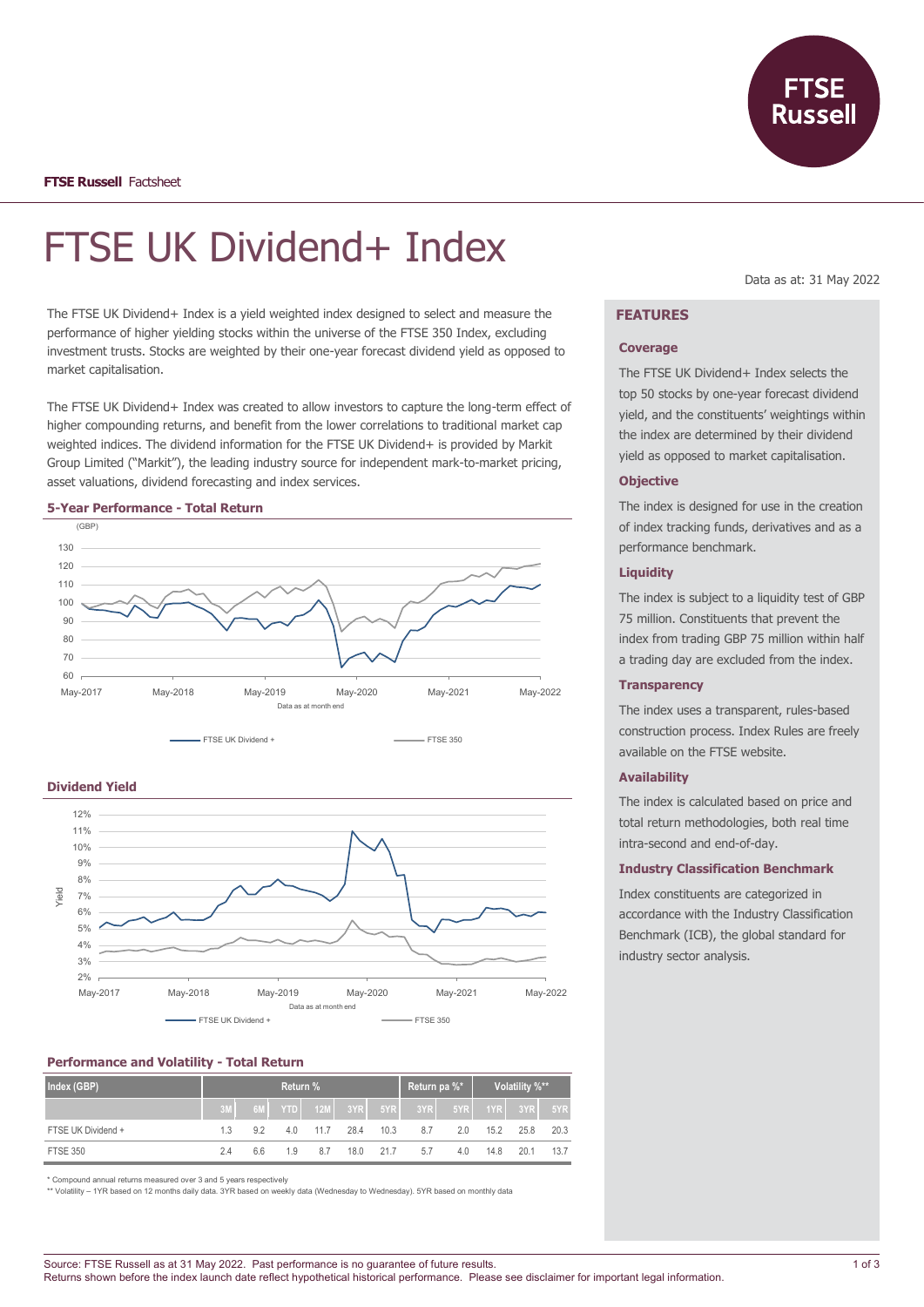#### **Year-on-Year Performance - Total Return**

| Index % (GBP)      | 2012 | 2013 | 2014 | 2015 | 2016 | 2017 | 2018    | 2019 | 2020    | 2021 |
|--------------------|------|------|------|------|------|------|---------|------|---------|------|
| FTSE UK Dividend + | 18.3 | 24.3 |      | 12   | 8.9  | 7.2  | $-13.9$ | 19.6 | $-16.2$ | 24.2 |
| <b>FTSE 350</b>    | 12.0 | 20.5 | 12   | 0.7  | 16.8 | 12.9 | $-9.5$  | 19.2 | $-10.3$ | 18.2 |

# **Return/Risk Ratio and Drawdown - Total Return**

| Index (GBP)        | <b>Return/Risk Ratio</b> |     |     |             | Drawdown (%) |         |         |             |
|--------------------|--------------------------|-----|-----|-------------|--------------|---------|---------|-------------|
|                    | 1YR                      | 3YR | 5YR | <b>10YR</b> | 1YR          | 3YR     | 5YR     | <b>10YR</b> |
| FTSE UK Dividend + | 0.8                      | 0.3 | 0.1 | 0.5         | $-10.8$      | $-43.9$ | $-44.1$ | $-44.1$     |
| <b>FTSE 350</b>    | 0.6                      | 0.2 | 0.3 | 0.7         | $-9.7$       | $-35.2$ | $-35.2$ | $-35.2$     |

Return/Risk Ratio – based on compound annual returns and volatility in Performance and Volatility table Drawdown - based on daily data

#### **Top 5 Constituents - FTSE UK Dividend+ Index**

| <b>Constituent</b>       | <b>ICB Sector</b>                           | FTSE UK Dividend + (Wgt %) | FTSE 350 (Wgt %) | Diff % |
|--------------------------|---------------------------------------------|----------------------------|------------------|--------|
| British American Tobacco | Tobacco                                     | 5.33                       | 3.40             | 1.93   |
| <b>Imperial Brands</b>   | Tobacco                                     | 5.28                       | 0.72             | 4.56   |
| Rio Tinto                | Industrial Metals and Mining                | 4.88                       | 2.66             | 2.22   |
| <b>BP</b>                | Oil Gas and Coal                            | 4.07                       | 3.54             | 0.53   |
| Vodafone Group           | <b>Telecommunications Service Providers</b> | 4.03                       | 1.50             | 2.53   |
| <b>Totals</b>            |                                             | 23.59                      | 11.82            |        |

# **ICB Industry Breakdown**

|                 |                               | FTSE UK Dividend + |        | <b>FTSE 350</b> |        |         |
|-----------------|-------------------------------|--------------------|--------|-----------------|--------|---------|
| <b>ICB Code</b> | <b>CB Industry</b>            | No. of Cons        | Wgt %  | No. of Cons     | Wgt %  | Diff %  |
| 10              | Technology                    | 1                  | 0.58   | 17              | 1.29   | $-0.71$ |
| 15              | Telecommunications            | 1                  | 4.03   | 6               | 2.26   | 1.77    |
| 20              | <b>Health Care</b>            | 1                  | 3.54   | 12              | 11.71  | $-8.17$ |
| 30              | Financials                    | 17                 | 29.57  | 126             | 20.99  | 8.58    |
| 35              | <b>Real Estate</b>            | 5                  | 5.00   | 26              | 2.81   | 2.20    |
| 40              | <b>Consumer Discretionary</b> | 5                  | 9.31   | 55              | 10.52  | $-1.22$ |
| 45              | <b>Consumer Staples</b>       | 6                  | 17.67  | 19              | 15.62  | 2.04    |
| 50              | Industrials                   | 1                  | 2.13   | 55              | 10.61  | $-8.48$ |
| 55              | <b>Basic Materials</b>        | 6                  | 11.37  | 17              | 8.90   | 2.47    |
| 60              | Energy                        | $\overline{2}$     | 7.26   | 9               | 11.60  | $-4.34$ |
| 65              | <b>Utilities</b>              | 4                  | 9.55   | 9               | 3.69   | 5.86    |
| <b>Totals</b>   |                               | 49                 | 100.00 | 351             | 100.00 |         |

# **Index Characteristics**

| <b>Attributes</b>       | FTSE UK Dividend + | <b>FTSE 350</b> |
|-------------------------|--------------------|-----------------|
| Number of constituents  | 49                 | 351             |
| Dividend Yield %        | 6.01               | 3.28            |
| Constituent (Wgt %)     |                    |                 |
| Average                 | 2.04               | 0.29            |
| Largest                 | 5.33               | 7.72            |
| Median                  | 1.68               | 0.07            |
| Top 10 Holdings (Wgt %) | 41.98              | 43.12           |

#### **About Markit**

The dividend information for the FTSE UK Dividend+ is provided by Markit Group Limited ("Markit"), the leading industry source for independent mark-to-market pricing, asset valuations, dividend forecasting and index services.

# **INFORMATION**

# **Index Universe**

FTSE 350 Index

# **Index Launch**

3 October 2005

# **Base Date**

30 June 2005

**Base Value**

3000

# **Investability Screen**

Actual free float applied and liquidity screened

#### **Index Calculation**

Real-time and end-of-day index available

**End-of-Day Distribution**

Via FTP and email

# **Currency**

GBP & EUR

# **Dividend Information**

Based on 1-year dividends per share forecast/estimates sourced from Markit

#### **Review Dates**

Semi-annually in March and September

#### **Historical Data**

Available from 1 April 2000